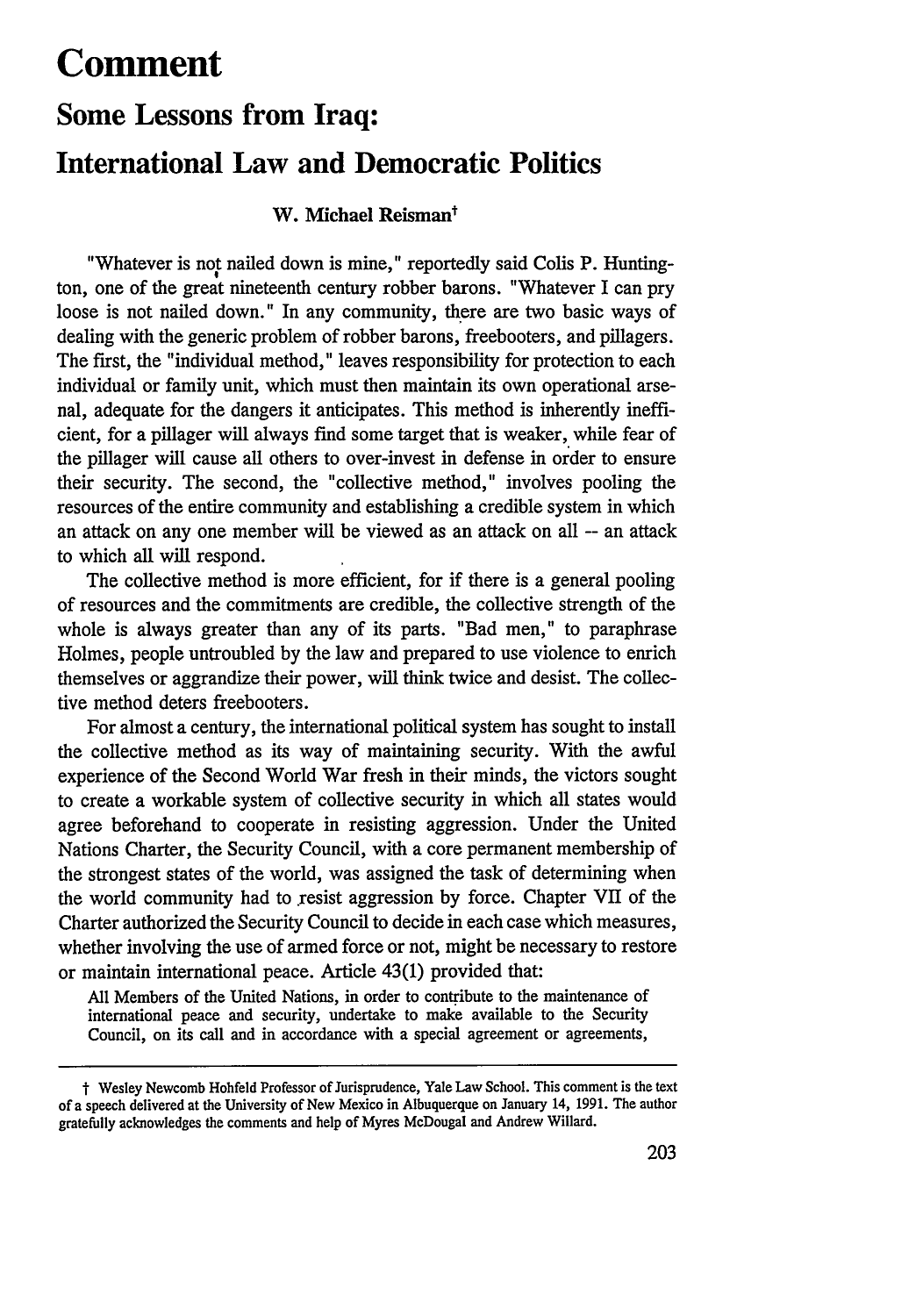armed forces, assistance, and facilities, including rights of passage, necessary for the purpose of maintaining international peace and security.<sup>1</sup>

Planning for these contingencies was to be undertaken by a Military Staff Committee, comprised of the Chiefs of Staff of the permanent members of the Council. Article 48 required members of the United Nations to carry out the collective security decisions of the Security Council.<sup>2</sup>

The UN Charter also contemplated contingencies in which the Security Council would be unable to operate and provided for a backup collective security system, based on customary international law. Article 51 provided:

Nothing in the present Charter shall impair the inherent right of individual or collective self-defense if an armed attack occurs against a Member of the United Nations, until the Security Council has taken measures necessary to maintain international peace and security.3

Under article 51, states were still authorized to respond to the request of a beleaguered state and to participate in its self-defense, but, obviously, the clarity of international authority and condemnation would always be less in actions authorized under article 51 than in actions taken under Chapter VII. If the primary system for collective self-defense could work, it was obviously preferable to the backup system.

The term "collective security" may sound rather bellicose but, in fact, it is a precondition of many of the benefits we associate with peace. Only when a collective security system works do other peaceful measures become feasible: genuine arms control, varying degrees of disarmament, the prohibition of certain types of weapons, such as chemical and biological weapons, and "peace dividends" for taxpayers. All of these measures presuppose the operation of a system of collective security. If this type of system does not work, every nation must look to its own resources. Arms races, weapons proliferation, shifting alliances, and the expectation of violence will increase.

The Cold War, with its rivalry between the United States and the Soviet Union, paralyzed the institutional collective security system of the United Nations. Collective security actions under article 51 were always, by their very nature; controversial. But with the end of the Cold War and the beginning of an *entente* between the United States and the Soviet Union, high hopes were expressed in many parts of the world that the United Nations would finally function as originally intended. It was neither grandiose nor foolish to believe, as George Bush said, that this was an opportunity to begin to build a new world order.

The Emirate of Kuwait and many other relatively small and weak states rely, in some measure, on the expectation that the United Nations Charter and its collective security system will protect their territorial integrity and political

**<sup>1.</sup> U.N.** CHARTER art. 43, para. 1.

<sup>2.</sup> *Id.* at art. 48.

<sup>3.</sup> *Id.* at art. 51.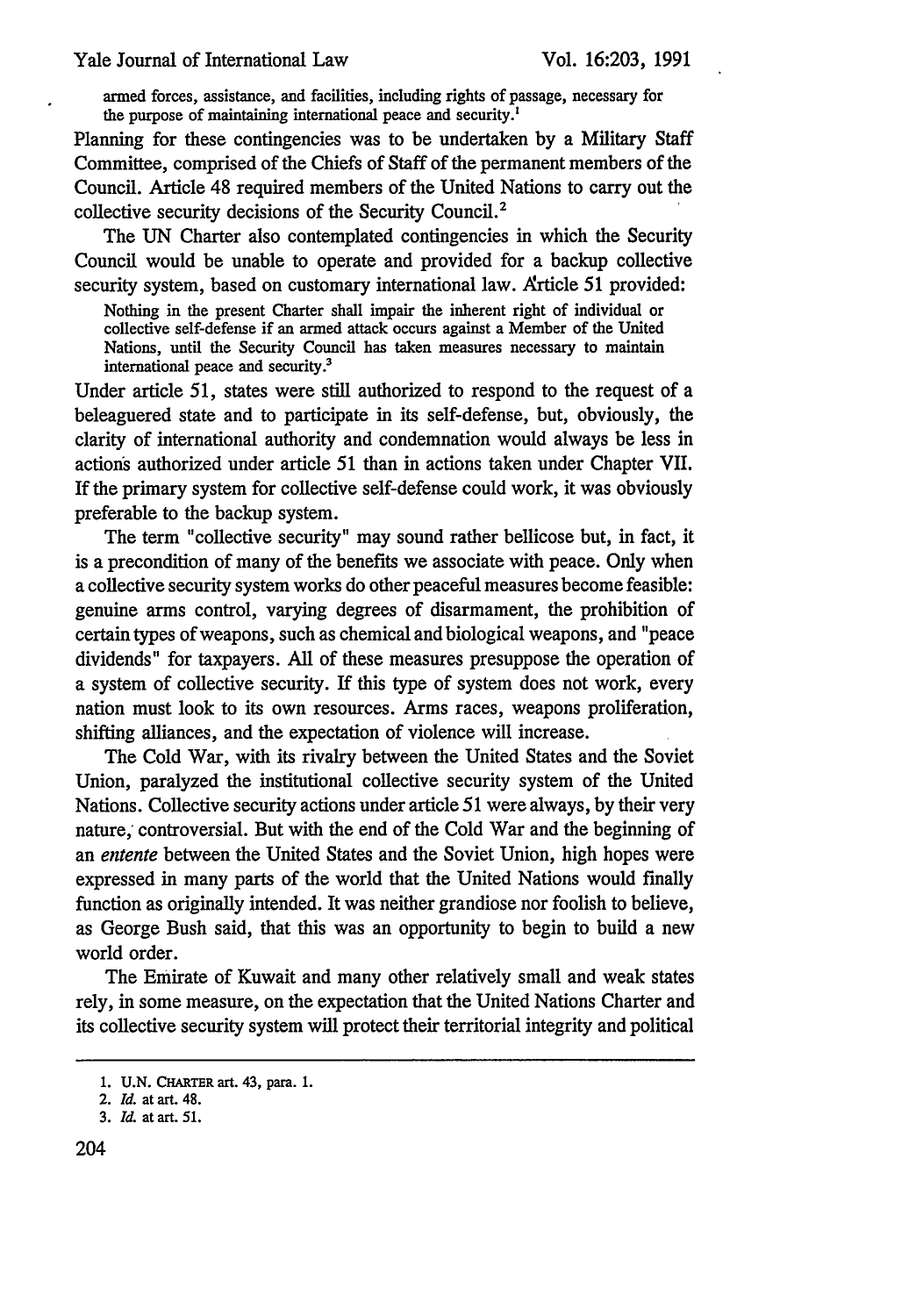independence. The dictator of Iraq and others like him rely on exactly the opposite expectation, that the collective security system of the United Nations exists only on paper, in large part because the remaining superpower, the United States, irremediably traumatized by the experience of Vietnam, may have the military power, but will be politically incapable of undertaking the military operations necessary to make the United Nations work. Although President Bush mobilized the United Nations and placed an imposing and apparently adequate military force in Saudi Arabia, the evidence is that Saddam Hussein still believes that his expectation is well-founded. Hussein seems to believe that no one will try to oust him militarily or, if they try, will stay the course.

The outcome of the Iraqi aggression is uncertain. But whatever happens, some important lessons can already be learned. Some are clear, while others only direct us to further study.

#### I. LESSON **ONE**

The system of world order, as conceived in the United Nations Charter, continues to depend centrally on the United States. The UN Charter provides the authority and the framework for a collective security system, but it cannot yet provide the energy or resources to make it woik. In September 1990, the Secretary-General himself, on his own initiative, undertook a diplomatic dèmarche visiting Amman, Jordan in order to meet with the Iraqi Foreign Minister, Tariq Aziz. After two days of fruitless talks, Perez de Cuellar left, announcing that his effort failed and that the matter now rested in the hands of the superpowers.

What he meant was that it was in the hands of the United States. World politics is still marked by a number of power centers, most of which apparently still see their own interests served by accommodating international aggressors (except when aggression is targeted at them) rather than by trying to protect the collective security system itself. With the exception of the United Kingdom, no other major state **--** be it the Soviet Union, China, France, Japan, or Germany -- saw the Iraqi aggression as a systemic crisis. While some permanent members of the Security Council may have initially viewed the Iraqi action with alarm, none were able or willing to assume leadership and to spur the Council into action. Two permanent members, the Soviet Union and the People's Republic of China, while willing to join in verbal condemnation, were openly reluctant to allow the Security Council to undertake or to authorize coercive responses. On November 29, 1990, when the Council finally decided,

 $\Lambda$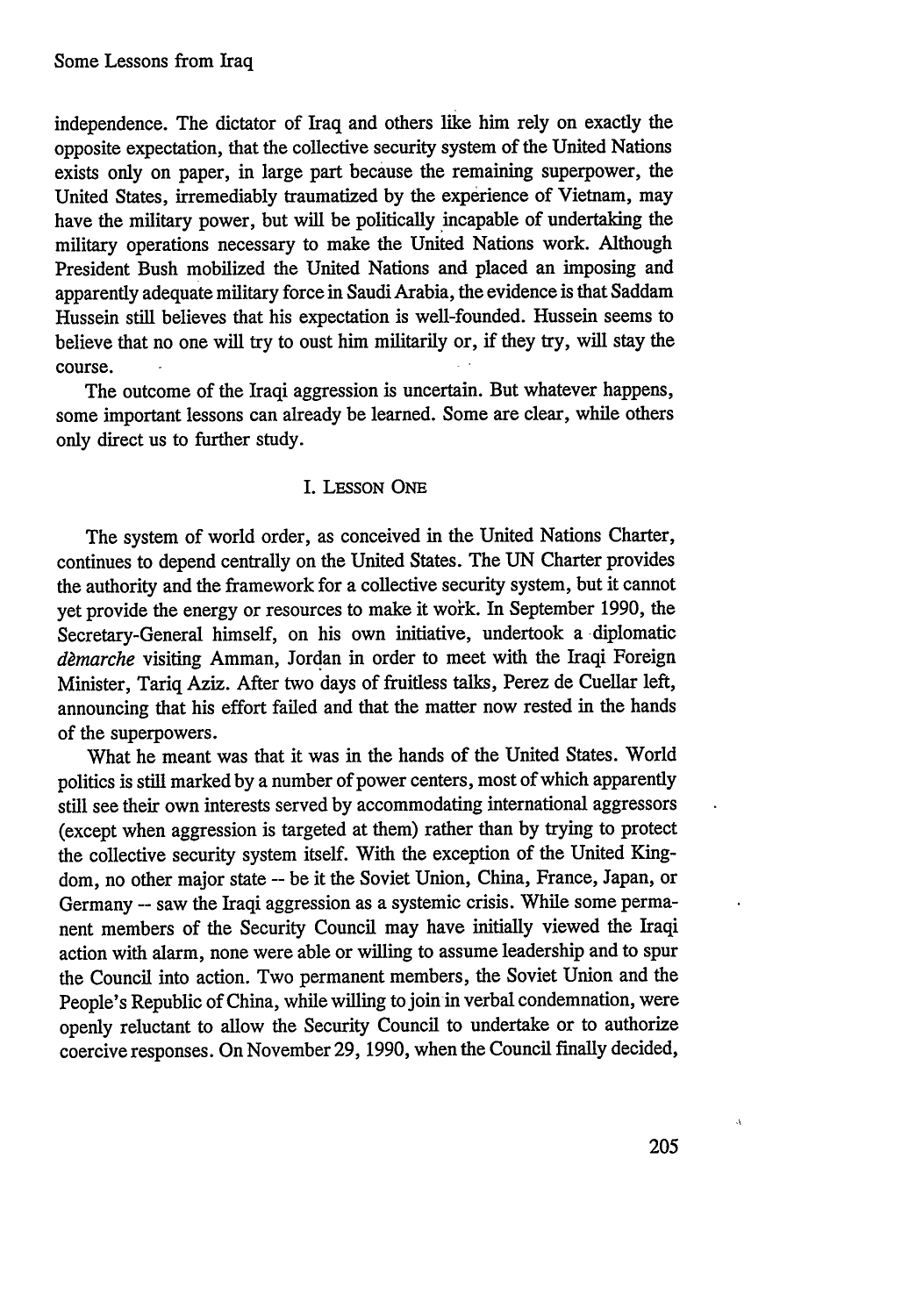in Resolution 678,<sup>4</sup> thanks in no small part to United States' side-deals with the Soviet Union and China, to authorize the use of force after January 15, 1991, both China and the Soviet Union made clear that they were willing to vote but would not participate in any military action.

Were it not for United States initiatives and a commitment by President Bush to use the United Nations, the Security Council could have been expected to pass an anodyne resolution, condemning Iraq and perhaps calling for sanctions, but doing little more. Iraq would have hunkered down and waited for the dust to settle or attention to be diverted to some more current crisis while it consolidated its control over Kuwait. It was only because of the United States initiative that the United Nations became a significant force in countering the Iraqi aggression.

Everyone likes to criticize U.S. pretensions to being the constable of the world. But when people need the cops, guess who they call? The international security system depends centrally on the United States. The burden this places on the United States periodically prompts various American leaders to ask themselves whether the certain sacrifice of treasure and the potential sacrifice of life, not to speak of the din of criticism at home and abroad, is worthwhile, or whether the United States should just pack up once and for all and retreat to Fortress America.

In a simpler world, President Washington counseled against entangling alliances. Through the years and crises, many Americans have proclaimed "America First" and have urged us to avoid the corruptions of the rest of the planet and concentrate instead on perfecting our own democracy. Since the time of Woodrow Wilson, however, mainstream America has accepted the fact that the world has become interdependent, that we are inextricably part of a larger industrial and increasingly democratic civilization, and that if we do not play an active and leading role in crafting and maintaining world order, none will exist, and we will be major losers.

What this has meant in practical terms is that Americans have died trying to free countries that were targets of aggression, such as France, Belgium, the Netherlands, Korea, and Vietnam, whose peoples were either unable or unwilling to pay the cost of freeing themselves. Throughout the Cold War, Americans served in many other nations in order to deter aggression. The costs have always been heavy, in life, treasure, and our own internal political stability, and the results have not always been successful. Each time we make such a commitment, some voices, sometimes strident and sometimes cynically exploiting prejudices, draw attention to the unequal distribution of costs -- in NATO, in the UN budget, in Operation Desert Shield -- and not to the inter-

ß

<sup>4.</sup> S.C. Res. 678, **-** U.N. SCOR \_\_ (1990), U.N. Doc. S/PV.\_, *reprinted in* N.Y. Times, Nov. 30, 1990, at 10, col. 1.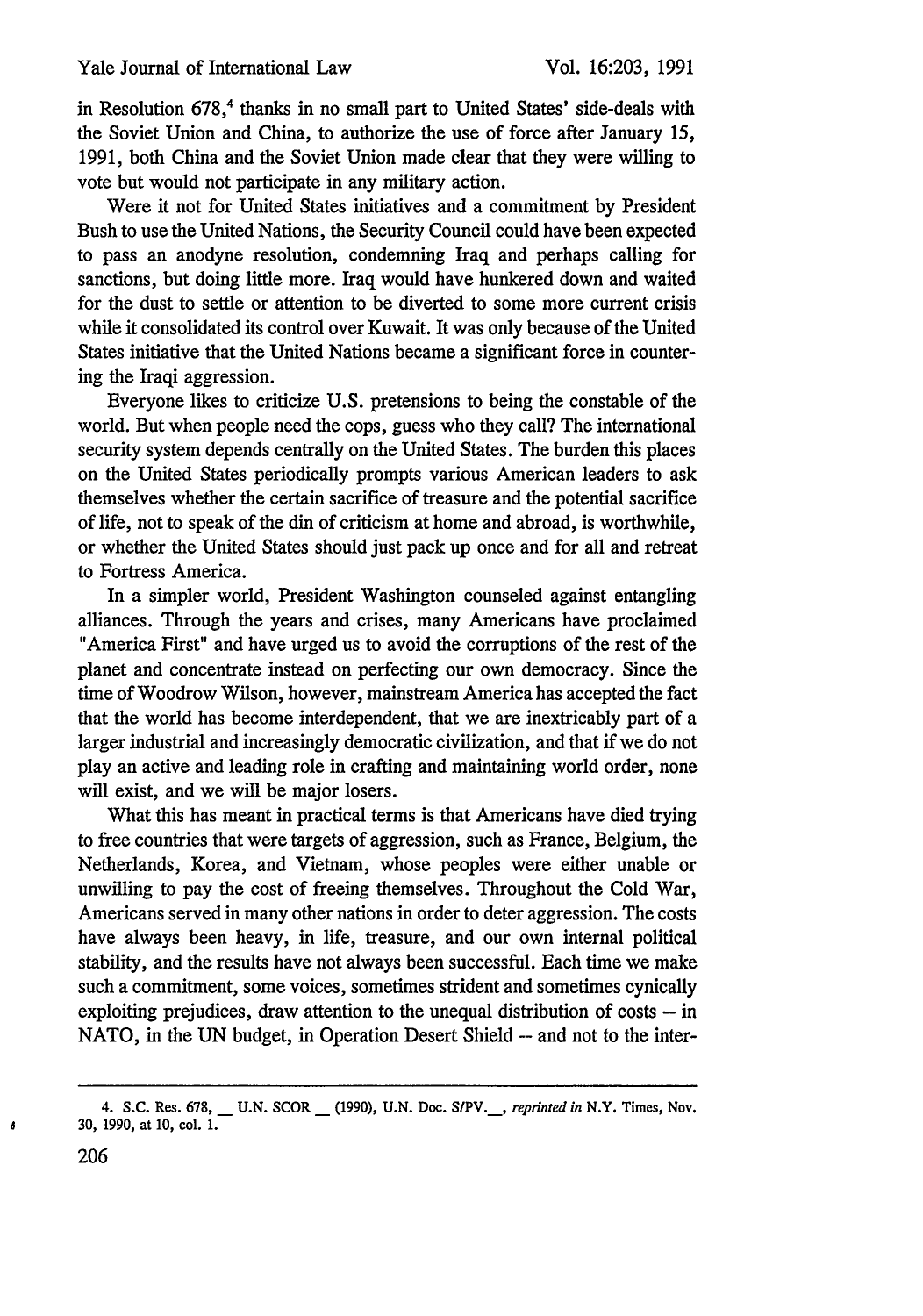ests involved. They are often correct. But that is not the point. In every social arrangement, some people do more than they must and others not as much as they should. One should seek fairer allocations, but it would be self-destructive to disrupt an arrangement if it serves one's indispensable purposes just because there are some "free-riders."

The Iraqi aggression has provoked this familiar chorus. Surely the most extreme manifestation has been an article in the *Wall Street Journal* by Arthur Schlesinger, in which Schlesinger seems to go out of his way to stir latent racial hostilities, by purporting to quote an unnamed Gulf Arab who is supposed to have said gloatingly that nonwhite Arabs have hired "white slaves" to protect them.' Others have written that Americans should not fight for cheap oil or that Kuwait is not democratic or not important. These neo-isolationists would be right if the United States had no interest of its own at stake when acts of aggression occur in distant places. However, since Wilson's vision and Roosevelt's implementation, we have actively worked to maintain world order because we have deemed it to be in our vital interest.

## II. LESSON Two

If our strength and treasure stand behind the collective security system of the United Nations, why should we bother with the United Nations at all? Why not simply maintain a *Pax Americana?* After all, when we use the United Nations, other members of the Security Council who are not willing to act will gain a measure of influence in the operations, incommensurate with their contributions. In some cases, they may even be able to extract concessions from us in return for their support.

So far, however, the lesson of the Iraqi aggression is that we should continue to use the United Nations. The world order envisioned in the Charter is still incomplete. There is a close link between the strength of the Charter system and the quality of democratic and popular government in the UN's constituent members. There is also a close link between the robustness of the Charter system and the level of the general expectation of unlawful violence. Every triumph of popular government and each collective resistance to aggressive tyranny increases the vigor of the UN system. Working through the United Nations reinforces it.

While the United States remains an indispensable player behind the United Nations, the UN is, in turn, useful to the United States. It is important that actions in the common interest be as collective as possible. In each case, we must test our vision of the common interest against others' views and we must

**<sup>5.</sup>** Schlesinger, *White Slaves in the Persian Gulf,* Wall St. **J.,** Jan. **7,** 1991, at A14, col. **3.**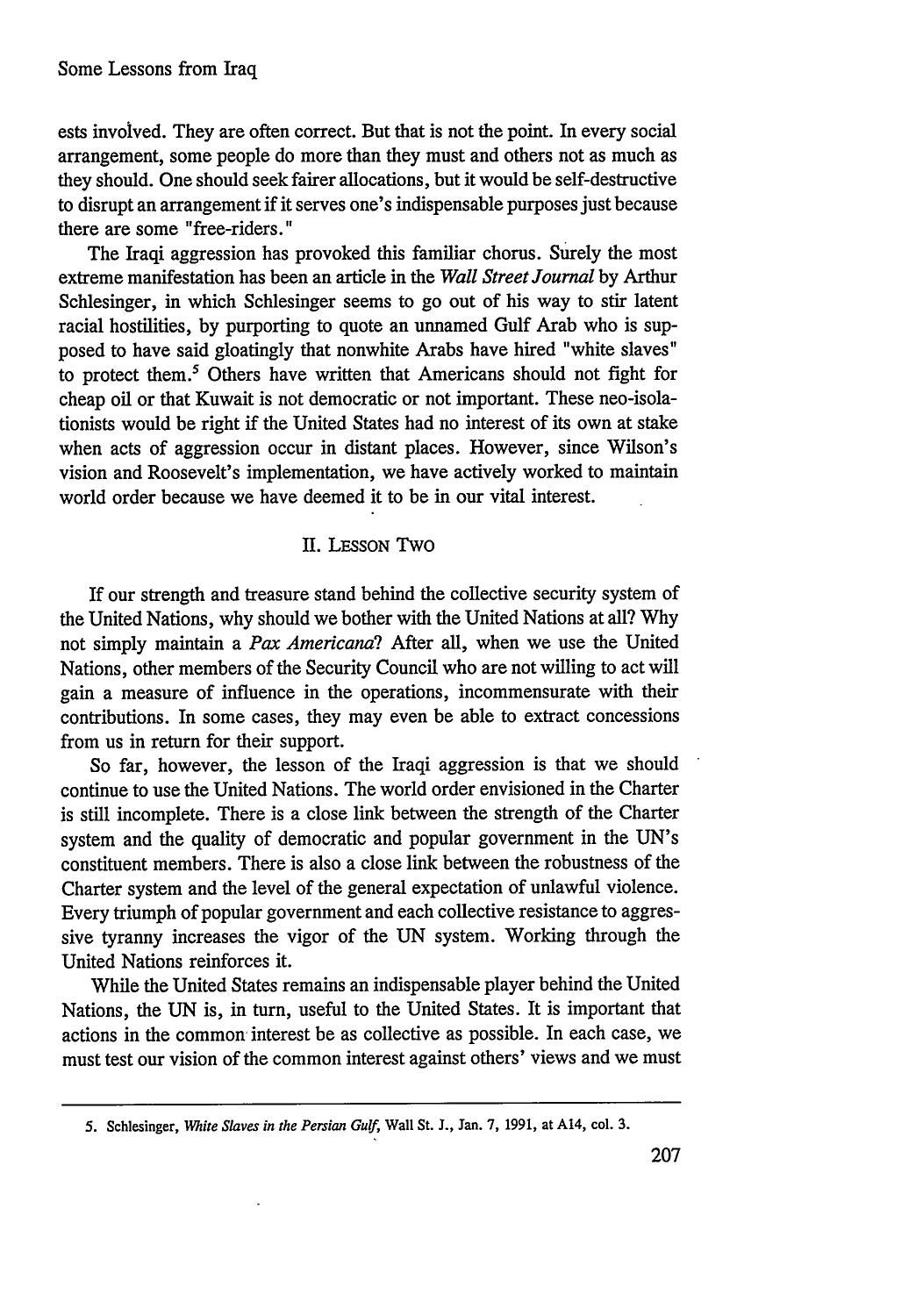work to build and institutionalize a genuine collective security system. These are the responsibilities of leadership. Although the UN symbol carries a heavy' price tag, it also carries major benefits. United Nations' authorization is an inclusive symbol of authority and, as such, enhances any power used under its aegis.

## III. LESSON TIREE

But there are ironies in using the United Nations. The world organization may be a symbol of virtue, but many of the leaders of its most prominent member states are brutal despots. Because of the structure of decision-making in the United Nations, if the United States wants to use the United Nations framework rather than act unilaterally, we will often have to engage in a type *of realpolitik* which will be offensive to the very same constituency within the United States that presses for using the United Nations. Certain permanent members of the Security Council are not as committed to the major policies of the UN as the United States. Thus, whenever the United States uses the UN as a policy instrument, it will have no choice but to secure the cooperation of others by trading in whatever is the coin of exchange of the moment, namely, the material concessions the other states seek. It is no secret that a number of symbolic and material concessions were made to the People's Republic of China and substantial financial concessions were made to the Soviet Union at about the same time that these countries indicated that they would not oppose a Security Council resolution authorizing military force against Iraq. When this *realpolitik* requires the executive to ignore human rights violations that have been condemned by Congress, it will repel some members of Congress and the general public. Many have noted the bitter irony of having to embrace the butchers of Tiananmen and the butcher of Hama so that the United Nations can repel the butcher of Baghdad.

International law has no choice but to be realistic. In the real life of which law is a part, evil abounds in all shapes and sizes and one has to assign priorities. The international political system condemns unlawful violence within as well as between states, but the system is still most threatened by transboundary violence, the destruction of one territorial unit by another. In the UN Charter, as well as in interstate practice, this type of violence has been the major concern. The deals the United States has cut to create and maintain the international coalition against the Iraqi aggression have involved overlooking or downplaying unlawful violence within states (e.g., internal human rights violations in China and Syria, and Soviet suppression of Lithuanian self-determination). Such bargains are consistent with an old international practice which tries to distinguish domestic from international matters, but we should not fool ourselves. In an interdependent world, the line between internal and external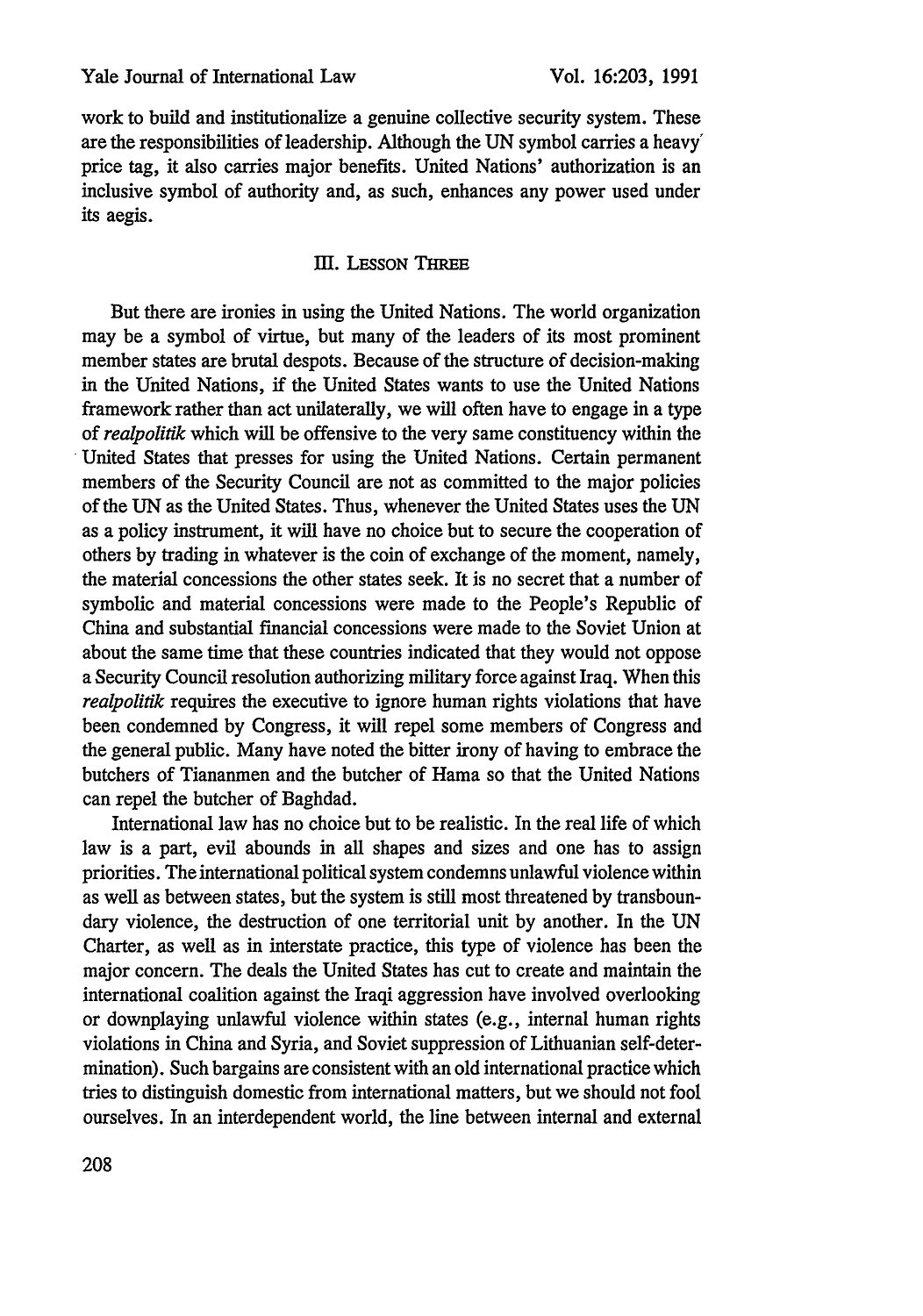is porous. We will pay a price for these compromises, just as we are now paying for having supported Saddam Hussein, the then lesser-of-evils, when he opposed Ayatollah Khomeini. We may have had no other choice at the time. As far as I can see, we have no other choice now.

#### IV. LESSON FOUR

Congress is a major architect of this international system and an indispensable player in U.S. operations within it. The internal constitutional implications of an international collective security system are radical and far-reaching.

A collective security system is supposed to be. prospective and deterrent rather than retrospective and corrective. In other words, a collective security system works best when the credible prospect that it will respond to acts of aggression leads a would-be aggressor to reconsider its plans in advance and to abort them. Given the centrality of the United States in the international collective security system, it is necessary for the system that U.S. participation be assured and credible. But this means that in order to support collective security, the fundamental function for Congress is to support the executive in ways that send a clear message of national resolve, so unequivocal and unmistakable that international pillagers and those who advise them can have no doubts.

Meanwhile, in the nature of diplomacy, the president may have to construct fragile coalitions, shift stances rapidly, bluff until sufficient force is in place, and then threaten credibly when it is. A congressional resolution at one moment may become irrelevant or even harmful, and a hearing, in which a spectrum of views is expressed, may send a message of lack of resolve, precisely when an image of resolve is sought by the executive. Collective security may not offer many public opportunities for Congress, even though public airing of views is central to the legislature's role in a constitutional democracy.

When the Constitution was written, the entire conception of international collective security did not exist. War was then a discretionary strategic option, available to any nation. War could be pursued to give effect to the legal rights of a state when it felt that these rights were being violated or withheld by another state, or it could be used to change those rights. It could be used to expand a territorial base by seizing the territory of others. War did not have to be just. War, writ large or small, was lawful. It was also lawful for a state to authorize private citizens to seize the vessels of other states on the high seas.

Article I, section 8, clause 11 of the Constitution was conceived in this context. It assigns to Congress the power "to declare War, grant Letters of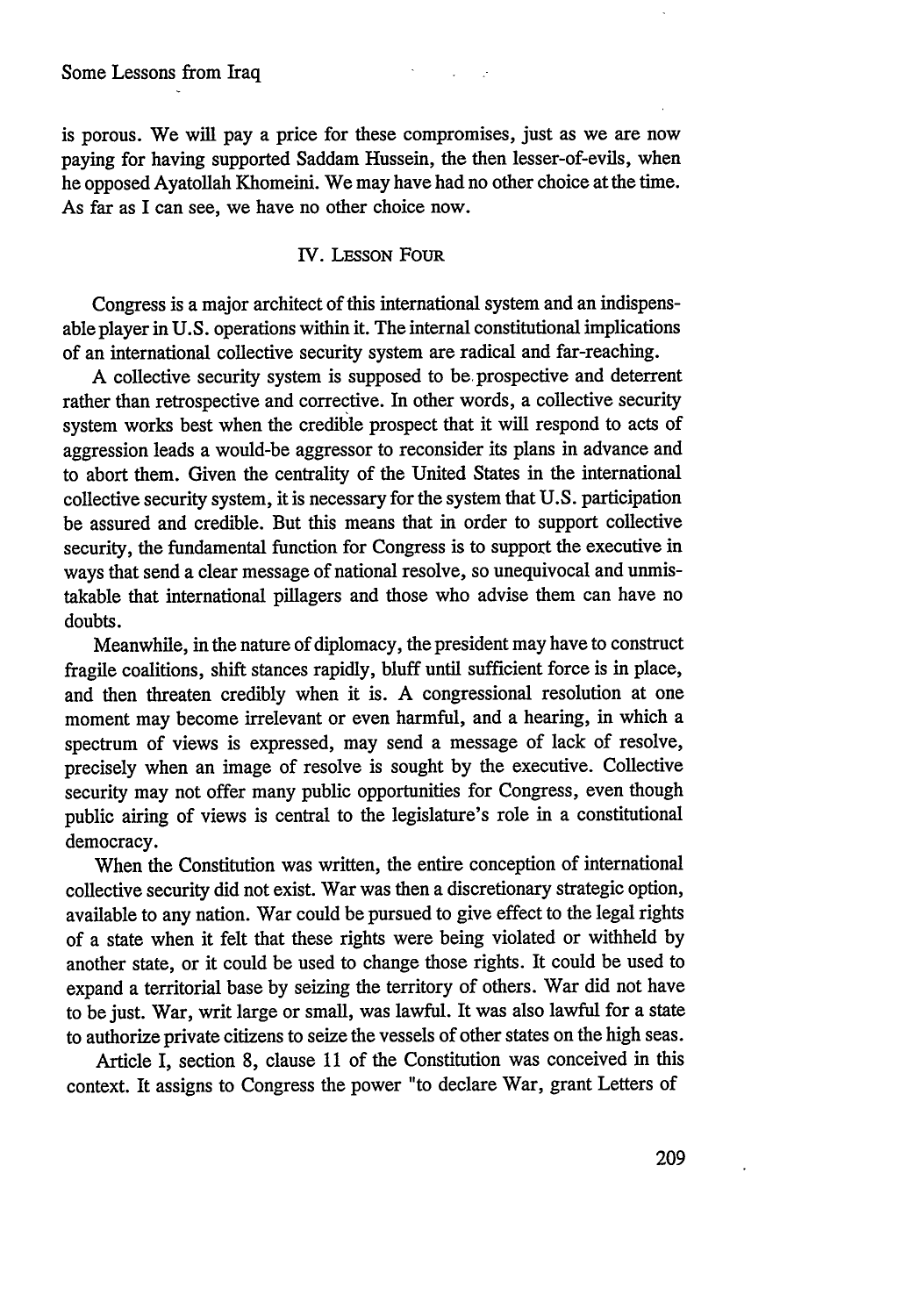#### Yale Journal of International Law

Marque and Reprisal, and make Rules concerning Captures on Land and Water.<sup>"6</sup> It is plain from contemporaneous documents that the drafters of the Constitution wanted to assign the competence to engage in these particular discretionary types of offensive violence to the legislative branch. But such discretionary offensive violence is no longer legitimate as a matter of international law. It would be as antiquarian and bizarre for Congress to declare war in 1991 as it would be for it to issue Letters of Marque and Reprisal.

The Constitution does not speak of the allocation of competence within the United States with regard to the discharge of obligations in a collective security system. That is a competence which has been assigned, since our participation in the UN action in Korea, to the president. And even that innovation may have been more apparent than real. Despite the explicit language of article I, section 8 of the Constitution, other language in article II assigns broad powers to the president. Constitutional practice over the history of the Republic has acknowledged the competence of the executive, on its own constitutional authority, to engage in the threat, demonstration and application of coercion abroad under a wide range of contingencies, recognizing that, alas, coercion is still a part of international politics. Certainly, since Woodrow Wilson's campaign, our living Constitution -- the constitutive process -- has adjusted to that reality, for a major issue in each subsequent presidential election has been the comparative quality of the candidates as managers of our international security. I do not have the impression that most candidates for Congress run or are perceived as important in such a role.

The evolution of international collective security does not mean that the executive can act without restraint. Quite the contrary. It is clear beyond cavil that no president can or should conduct an extended military action abroad without wide popular support, which Congress reflects, and, in part, shapes. Our constitutive process has developed numerous restraints on executive action, consistent with our historic principle of limitation of power, yet compatible with participation in an international collective security system.

In the past twenty-five years, Congress has sought to extend its role in the formation and implementation of foreign policy and, in certain areas such as human rights, has performed an important function. No doubt some members of Congress will chafe under a limitation on their public debate when the issue concerns collective security actions. But in matters concerning collective security, Congress has two alternatives. It can either: (1) support executive action in the diplomacy and repositioning that is so important if a collective security system is to avoid overt conflict; or (2) withhold support, thereby reducing the credibility of the collective security system, resulting in a corre-

**<sup>6.</sup>** U.S. CONST. art. I, § **8, cl. 11.**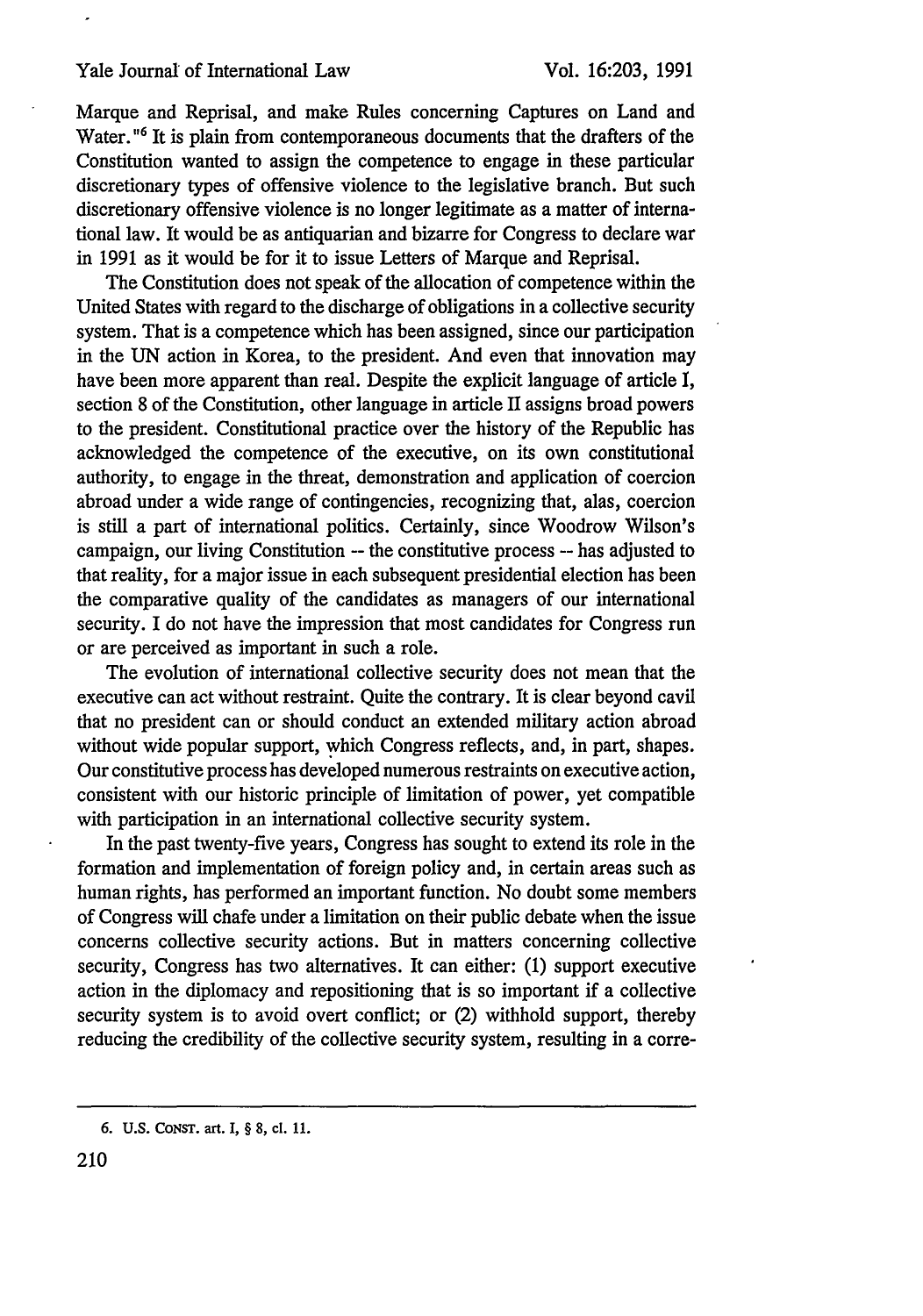sponding increase in the need for the development of national and foreign armaments as the world turns to a system of individual security.

This does not remove Congress from the picture. Congress' legitimate role will still loom large in clarifying key policy issues. The collective security system itself will continue to require the maintenance of an arsenal and a high level of readiness. The historic pattern of consultation between the branches will continue to be an important conduit of influence, which will vindicate Congress' role but not undermine the credibility of collective security. Joint resolutions of authorization may be necessary. The decisions of the Senate and House on January 12, **1991,'** demonstrate that a majority in each House clearly understands this.

#### V. LESSON FIVE

The courts and the legal profession must also address the lessons in constitutional law posed by a changed world order in which we have decided to play a central role in collective security. In *Dellums v. Bush,'* fifty-five members of Congress sought an injunction to prevent President Bush from "initiating an offensive attack against Iraq unless [he] obtains a declaration of war or other explicit congressional authorization."9 Wholly aside from constitutional issues, I would agree that a president, whatever his authority, would be ill-advised to engage the nation in major coercion abroad without wide and deep popular support, expressed through the Congress. But an amicus brief, submitted by a pride of professors of constitutional law, goes even further than the plaintiffs and pronounces solemnly that the language of article I, section 8 on declarations of war is dispositive of the issue in the case of the Iraqi aggression and that without such a declaration by Congress, the president is unable to act. It is not only that "[t]he President may not invoke that authority to make war without consulting with and gaining the genuine approval of Congress."<sup>10</sup> Beyond that, "Congress must manifest its genuine approval through formal action, not legislative silence."<sup>11</sup> Why? Essentially because that is the language of the Constitution. All one has to do is read the Constitution.

<sup>7.</sup> Authorization for Use of Military Force Against Iraq Resolution, Pub. L. No. 102-1 (Jan. 14, 1991).

<sup>8.</sup> No. 90-2866 (D.D.C. Dec. 13, 1990).

<sup>9.</sup> Memorandum in Support of Motion for Preliminary Injunction at 45, Dellums v. Bush, No. 90-2866 (D.D.C. Dec. 13, 1990).

<sup>10.</sup> Amicus Curiae Brief for Law Professors at 3, Dellums v. Bush, No. 90-2866 (D.D.C. Dec. 13, 1990).

<sup>11.</sup> **Id.** at 7.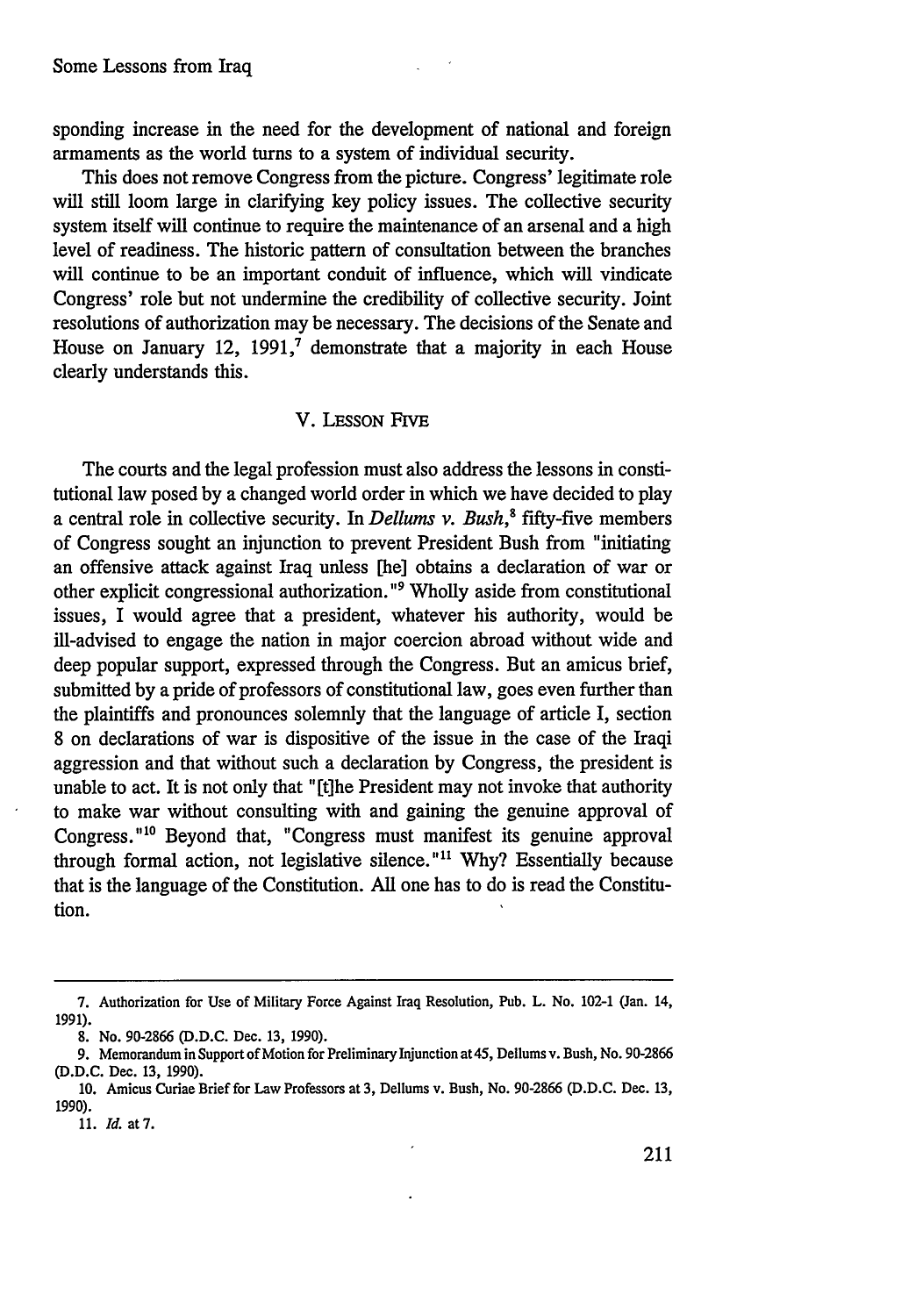It is clear that the complex collective security diplomacy whose effectiveness is based on the credibility of American commitments cannot be pursued if every step is subject to legislative discussion, vote and revote as the situation develops. And it cannot succeed if "legislative silence" is construed as the withholding of authorization. This is a prescription for changing the Constitution to fetter the president in the contemporary discharge of the foreign affairs power, forcing the United States into isolation.

There have always been groups in the United States who have opposed any international role for us and who genuinely believe we can stand aloof and concentrate on perfecting our own democracy. That is a personal political choice with which I disagree, but which I respect. My difficulty with the professors is not their choice but their constitutional methodology and their system of finding authority. Curiously, it is my impression that many of the authors of the amicus brief in *Dellums* were among the most vocal critics of Judge Bork's nomination to the Supreme Court, ridiculing Bork's supposed reliance on the explicit language and original intention of a 200-year-old document. At that time, most of the professors insisted that constitutional law required a more complex methodology, which took account of changing structures, changing social values, and changing needs. Ironically, on this issue, Judge Bork is closer to these views than his critics. In a foreword to *The Fettered Presidency: Legal Constraints on the Executive Branch,* Bork wrote that:

[The constitutional] text is **by** no means all that counts. There is history, and that history was shaped by what in constitutional law is called structural reasoning. Reasons drawn from structure are as much a part of the Constitution as is the text **...** The respective roles of Congress and the president developed according to their structural capacities and limitations. Congress, consisting of 535 members assisted by huge staffs, is obviously incapable of swift, decisive, and flexible action in the employment of armed force, the conduct of foreign policy, and the control of intelligence operations.<sup>12</sup>

Constitutional law involves more than reading one passage from a document and grandiloquently repeating it again and again. The Constitution is part of our constitutive process in which we determine how to establish and maintain our fundamental decision-making institutions so that they can provide liberty, security, and the fulfillment of other constitutional goals in ways optimally consistent with historic values but responsive to contemporary exigencies. If it were simply a matter of reading a short document, we could dispense with constitutional lawyers and professors and the matter could be left to the clerk-typist.

In his judgment of December 13, 1990, in the *Dellums* case, Judge Green seemed to have operated with a very simple conception of the problem. The

<sup>12.</sup> Bork, *Foreword* to THE FETTERED PRESIDENCY: LEGAL CONSTRAINTS ON THE EXECUTIVE **BRANCH, at x (L. Crovitz and J. Rabkin eds. 1989).**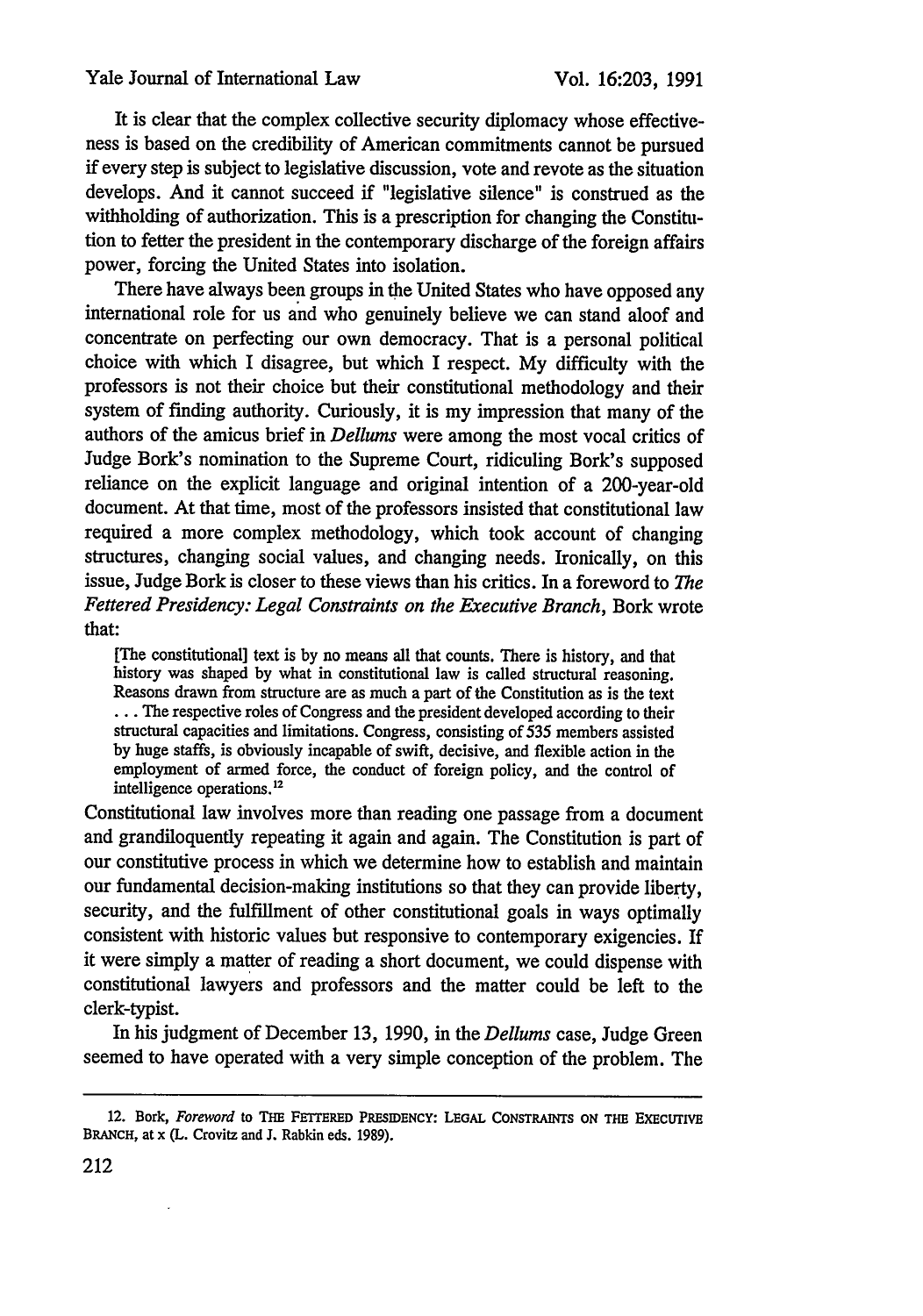plaintiffs in their brief repeatedly emphasized that they were against an offensive military action (as if United Nations and United States' responses to Iraqi aggression in Kuwait were themselves offensive, a species of that eighteenth century war concept on which article I, section 8 was based), rather than an implementation of defensive collective security obligations under international law. Judge Green found that the subject of the petition was not inherently political and could be decided by a court and that, while there was legal substance to the petition, scarcely one-tenth of Congress could not represent Congress and the matter was therefore not ripe. Nowhere in his opinion does Judge Green take any cognizance of the role of collective security. in international law and its relation to constitutional law. His judgment may be contrasted with that of Judge Lamberth in *Ange v. Bush*,<sup>13</sup> decided the same day, which would remove the courts from this type of confrontation between Congress and the executive precisely because of the rapidly shifting political complexities involved in the leadership of a collective security system. Until a higher court reviews the issues, we will not know the outcome of this lesson.

#### VI. LESSON Six

One of the more painful lessons of the Iraqi aggression is that the conclusion of the Cold War does not mean an end to savagery and violence in international politics. If United States participation in a United Nations collective security system is the best way for the United States to pursue its vital security interests, and if U.S. participation in such a system is still of central importance, that yearned-for day of beating swords into plowshares must be deferred once again. While the contours of the U.S. arsenal in the last decade of this century will necessarily be different from the strategic arsenal that was developed to confront a superpower adversary, the arsenal itself must remain adequate to the new tasks. Serious weapons may still be required because tinhorn dictators do not always have tinhorn arsenals. Given the inclination of contemporary tyrants to nuclearize, I believe the United States may be able to reduce drastically the size of its own nuclear arsenal, but it must continue to maintain an evolving, sophisticated nuclear and counter-nuclear capacity.

A comparable lesson has been learned with regard to chemical and biological weapons. President Bush was among those who sought to secure their universal abolition. But Saddam Hussein has demonstrated that a system in which no one has such weapons is one which rewards the first lawbreaker. In both offensive and defensive modes, the Gulf crisis has demonstrated that the

**<sup>13.</sup>** No. 90-2592 **(D.D.C.** Dec. **13, 1990).**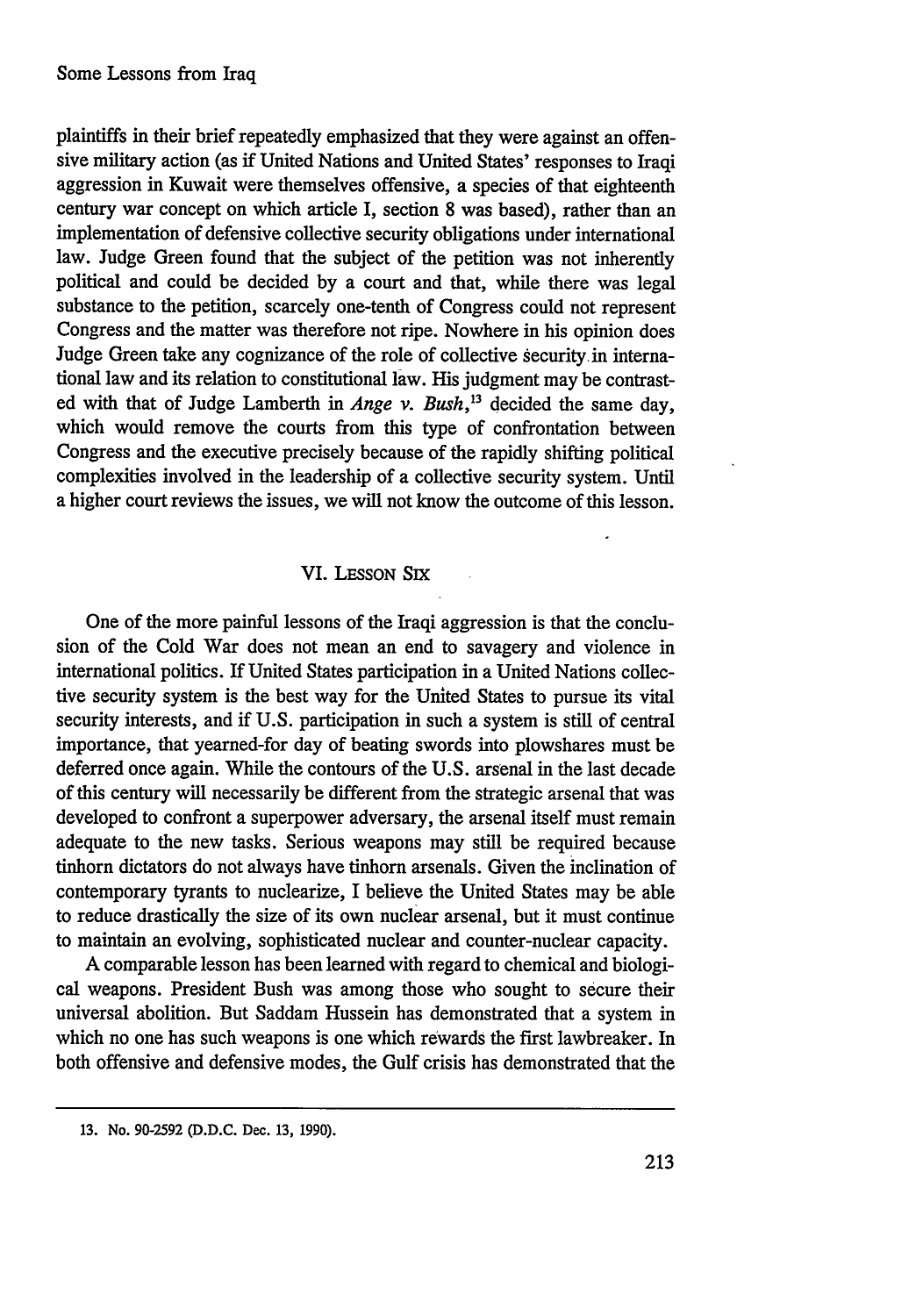United States is not capable of deterring Saddam Hussein from the use of certain weapons. Hence, we may be obliged to continue to develop and maintain certain weapons and counter-weapons despite the fact that the weapons are loathsome and that we would have no intention to use them proactively.1<sup>4</sup>

Another lesson, in this regard, concerns intelligence. As long as there are Saddam Husseins, a regular and reliable flow of intelligence about their plans and abilities is indispensable. Moreover, Saddam Hussein or his shade may reignite the national debate about the propriety of covert action. If the political structure of Iraq is, in fact, "a broad-based needle," efficiently and ruthlessly dominated by a single man of diabolical ability, world-class evil, and possibly clinical insanity, should possibly tens of thousands of Iraqis and Americans die in order to remove him? Or are there more economical methods to accomplish the task? To exclude other methods may mean death for many innocent people. To include other methods can itself lead to the sorts of terrible individual abuses and injury to our values that were exposed by the Church Committee. **<sup>15</sup>**

## VII. LESSON SEVEN

In an imperfect world, the remedy for an evil may not be its elimination. Because the international arena will continue to be violent, the United States' strategic objective in the Gulf cannot be the destruction of the military capacity of Iraq. Where law is ignored and power is a critical variable, it will only be restrained by countervailing power. The comparatively bloated Iraqi military capacity has proved to be at the heart of the problem. Whatever evil designs a dictator such as Saddam Hussein may harbor, he would have been unable to accomplish them if the balance of power in the region had been able to restrain him. Iraq was able to invade Kuwait because the regional balance of power -- which the Nixon administration built upon the Shah's government - was disturbed in 1979. The Islamic Revolution effectively disrupted the Iranian army and air force. Hussein, in 1979, saw an opportunity to deal a death blow to Iranian power and to emerge as the regional hegemon. Concerns in other Gulf states and in Europe and North America about the extension of Islamic Fundamentalism to theretofore moderate Arab countries led outside states to support Hussein's war against Iran,'because it appeared to serve their common interests. The world was even willing to turn a blind eye to Hussein's use of

<sup>14.</sup> I have developed this proposition in Reisman, *Chemical Weapons: Designing Operable Systems for Enforcing Restraint,* **83** PRoc. AM. **SOC'Y** INT'L L. 468 (1989).

<sup>15.</sup> These issues are explored in W.M. Reisman and **J.** Baker, Covert Action **(1991)** (forthcoming from Yale University Press).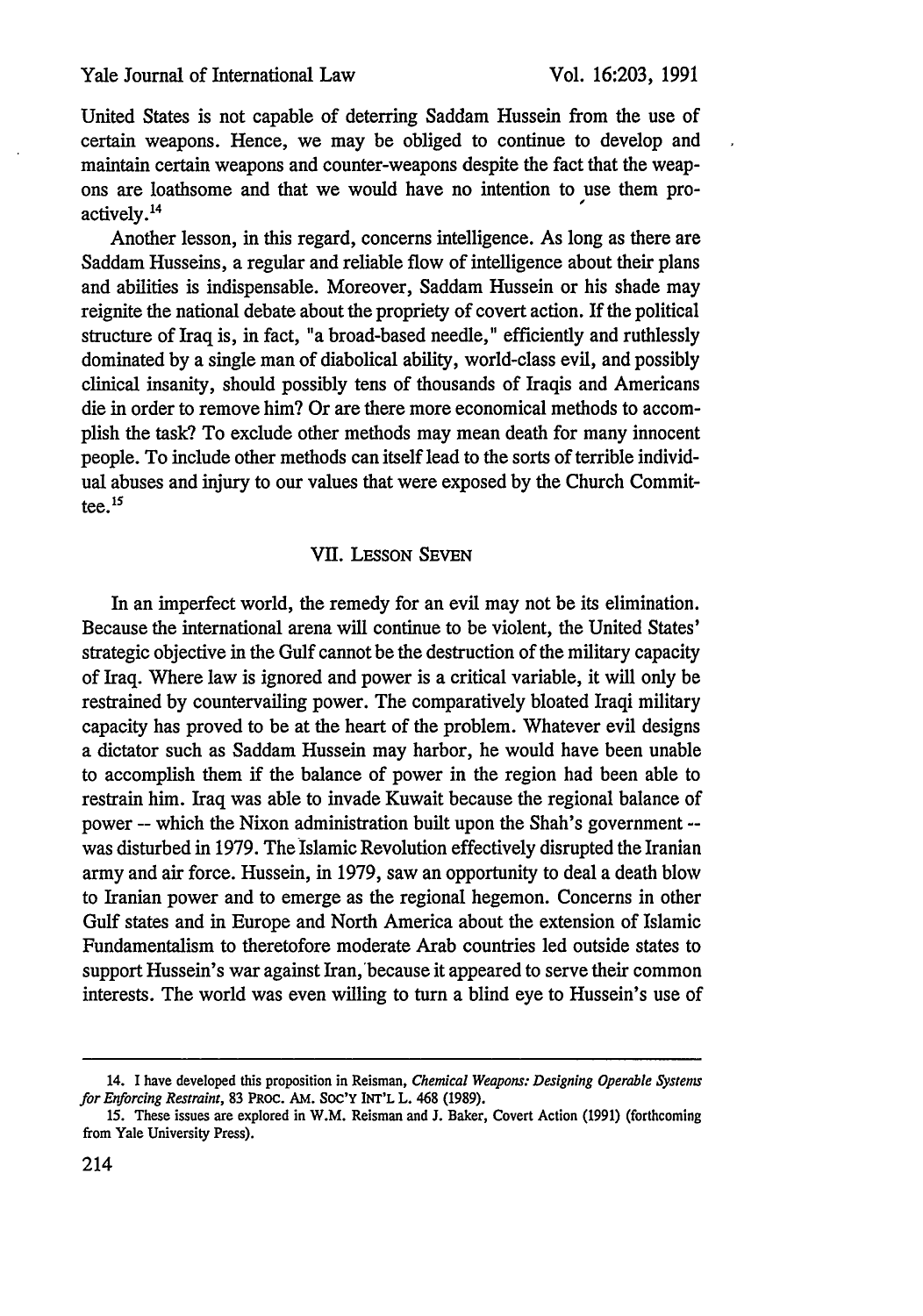chemical weapons. **By** 1989, when the war had ended, there was no regional restraint on Saddam Hussein's pursuit of his larger political goals.

If Iraq is destroyed now, the power vacuum created will be filled by Syria and Iran. Each of these states has its own political agenda and each may, in the absence of restraint, prove as expansive as Iraq. Regional minimum order can be maintained only if a parity of forces in the Gulf area is restored. Iraq is a critical component of that regional balance of power. If Iraq is destroyed, dismembered, or its power is severely reduced, the regional system could become even more unstable. Hence there are compelling reasons for reaching some settlement that restores an independent Kuwait but retains a viable Iraq.

## VIII. LESSON EIGHT

But if Iraq and its military capacity cannot be destroyed, even if a negotiated settlement is achieved, Iraq will continue to disturb the regional balance and will be subject to no restraints on future adventures. Hence, in the foreseeable future, the regional balance can be redressed only through the presence of a strong outside force. This will probably require a continued on-ground military presence in the Arabian peninsula. But that, in turn, will accelerate modernizing pressures on those conservative Arab leaders who have been friendly to the United States. In the Arab world, rapid modernization has often stimulated Fundamentalist reactions, a by-product which could be costly to **UN** Charter values and **U.S.** interests.

#### IX. CONCLUSION

On a number of occasions in the past half century, the United States has slipped into major conflicts. This is, I believe, the first time that we have experienced and consciously participated in a modern and effective democracy explicitly and soberly weighing whether to engage in major coercion, not for the extension of power, not for the seizure of territory, and not for the price of oil, but for the defense of world order. The potential costs of this commitment, in terms of life, treasure, our economy, and our political system, have been faced squarely, though it is far from certain that a democratic system such as ours, whatever its initial resolve, can stay the course. On January 12, 1991, it became clear that the United States had learned the'lessons of collective security and will try to honor its commitment. Let us hope that Saddam Hussein can also learn that lesson and that he will desist from his aggression before it is too late.